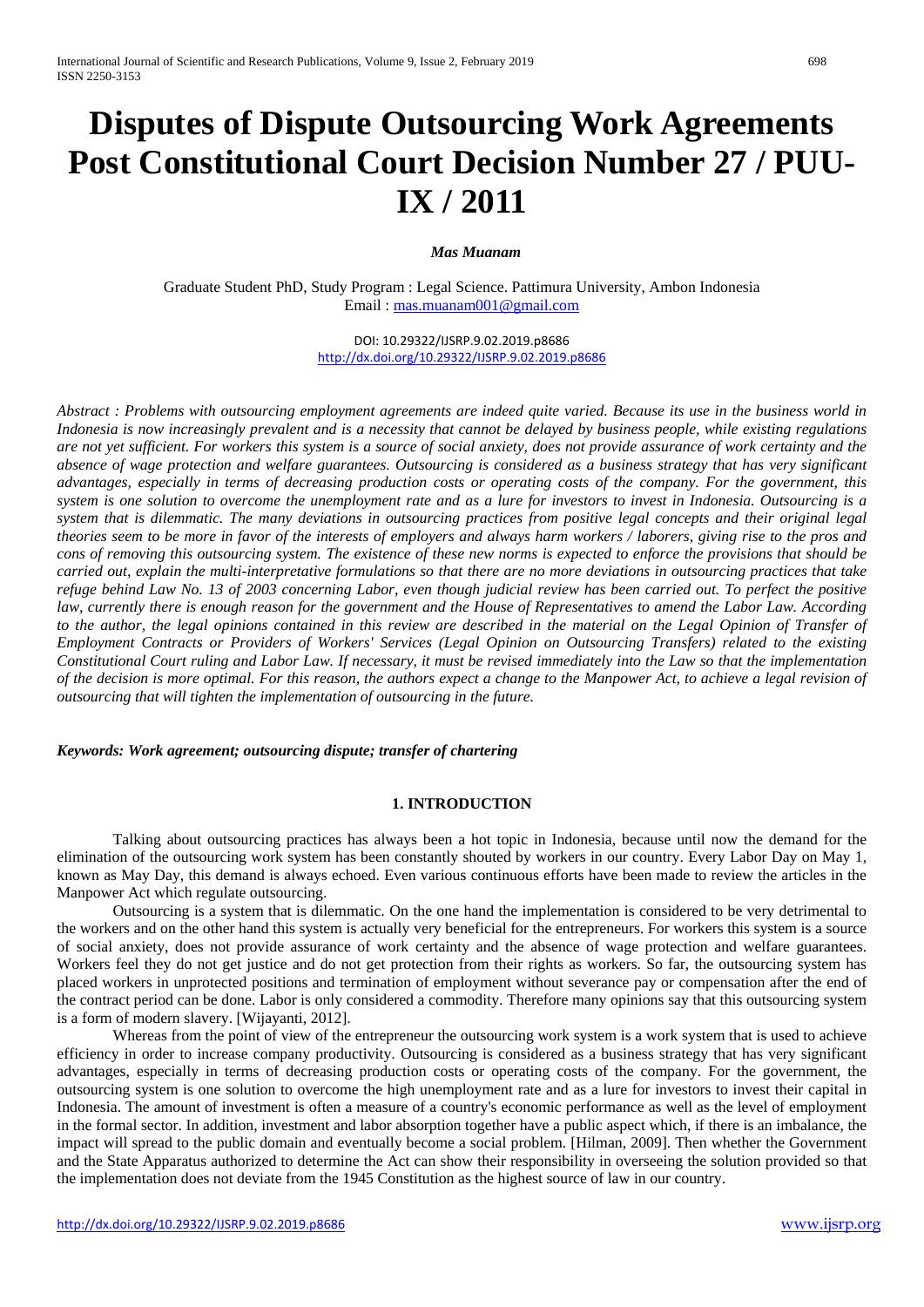Outsourcing is referred to as one of the solutions for the government to overcome the problem of unemployment and attracting investors as stipulated in articles of the Manpower Act No. 13 of 2003. In its development to date there have been many protests from the workers because it turns out that the implementation is full of irregularities that are very far from the existence of legal protection and justice for workers. Whereas it is clear in the 1945 Constitution that legal protection of workers is a basic right that is inherent and protected by the constitution as stipulated in article 27 paragraph (2) of the 1945 Constitution which reads "every citizen has the right to work and livelihood that is appropriate for humanity" and article 33 paragraph (1) which states that "The economy is structured as a joint effort on the principle of kinship". So it can be said that this violation of basic rights protected by the constitution is a violation of human rights. Protection of workers is intended to guarantee the basic rights of workers and ensure equality and treatment without discrimination on any basis to realize the welfare of workers and their families while taking into account the development of business progress and the interests of employers.

In work relations can be the occurrence of conflict or dispute, whether it is between workers and companies using outsourcing workers and workers with outsourcing labor supply companies, there are several tools that can be used to solve it, namely bipartite, then arbitration, conciliation, mediation (all three of which include settlement outside the court), then the Industrial Relations Court (PHI) at the first level and the Supreme Court at the appeal level (in court). The new norms that have been produced by the Constitutional Court, should be used as an opportunity to straighten out outsourcing practices in Indonesia so that they can benefit both workers and employers. With the existence of new norms produced by the Constitutional Court, it is expected that enforcement of the provisions that should be carried out, explains the multi-interpretative formulations so that there are no more deviations in outsourcing practices that are behind the Labor Law No. 13 of 2003.

To perfect the existing positive law, currently there is enough reason for the government and DPR RI to make changes to the Manpower Law. According to the authors, the legal opinions contained in this review as the authors describe in the Theory of Transfer of Job Charts or Employee Service Providers (Outsourcing Transfer Theory) are related to the existing Constitutional Court ruling and Labor Law. So it needs to be translated into law so that the implementation of the decision is more optimal. Therefore, changes in the labor law constitute an urgent need to tighten the rules of outsourcing so that the practice of outsourcing works better in the future.

In its implementation, this transfer also raises several problems, especially labor issues. Problems with outsourcing are indeed quite varied. This is because the use of outsourcing in the business world in Indonesia is increasingly prevalent and has become a necessity that cannot be delayed by business actors, while the existing regulations have not been too adequate to regulate the ongoing outsourcing. Starting from the explanation above, the problem of this research is: what is the mechanism for resolving disputes over outsourcing work agreement after the Constitutional Court's decision to tighten the rules of outsourcing so that the practice of outsourcing works better in the future?

## **2. METHODOLOGY**

The method in this descriptive paper. While this type of research is legal juridical normative research, namely research on the rules of law (regulation legislation) is relevant. The study of positive law is done by evaluating the terms of conformity between one rule of law and other legal norms, or with legal principles recognized in existing legal practice. A positive law inventory is an activity that must be done first as a basic introduction. Before finding the legal norms that must be known in advance what positive law applies.

## **3. RESULTS AND DISCUSSION**

#### **Legal Basis of Outsourcing in Indonesia**

Outsourcing is nothing new. Outsourcing as a legal institution has been known since the Dutch colonial era. A work agreement in Dutch called Arbeidsoverenkoms, has several meanings. In Article 1601 a Civil Code provides the following understanding: A work agreement is an agreement where the party (the worker), ties himself to under the orders of the other party, the employer for a certain time doing work by receiving wages. Law Number 13 of 2003, Article 1 number (14) provides an understanding, namely: Work agreement is an agreement between workers / employers and employers or employers that contains work conditions, rights and obligations of both parties. In addition to the normative understanding as mentioned above, Iman Soepomo argues that "a work agreement is an agreement where the first party, the laborer, binds himself to work by receiving wages on the other party, the employer who binds himself to employing workers by paying wages". [Imam Soepomo, 1983]. Then according to Subekti the work agreement is: "An agreement between a worker and an employer, which agreement is characterized by characteristics, the existence of a certain wage or salary agreed upon and the existence of a relationship on the border (Dutch is compared), which is a relationship based on which party one (employer) has the right to give orders that must be obeyed by another ". [Subekti, 1977].

So before the Manpower Act came into effect as a positive law, the labor law does not regulate outsourcing. The regulation regarding outsourcing and the specified Time Work Agreement (PKWT) was first regulated in the Minister of Manpower Regulation (Permenaker) Number 5 of 1995 in conjunction with Minister of Manpower Regulation Number 2 of 1993. Seeing the substance of Chapter IX of the Manpower Law specifically regarding PKWT adopt the contents of the two Permenaker. [Pangaribuan, 2012].

In its development, the Labor Law Number 13 of 2003 was born. Thus the legal basis for outsourcing arrangements was Article 64, Article 65 to Article 66 in conjunction with article 1 number 15 in conjunction with Article 59 of Law Number 13 of 2003.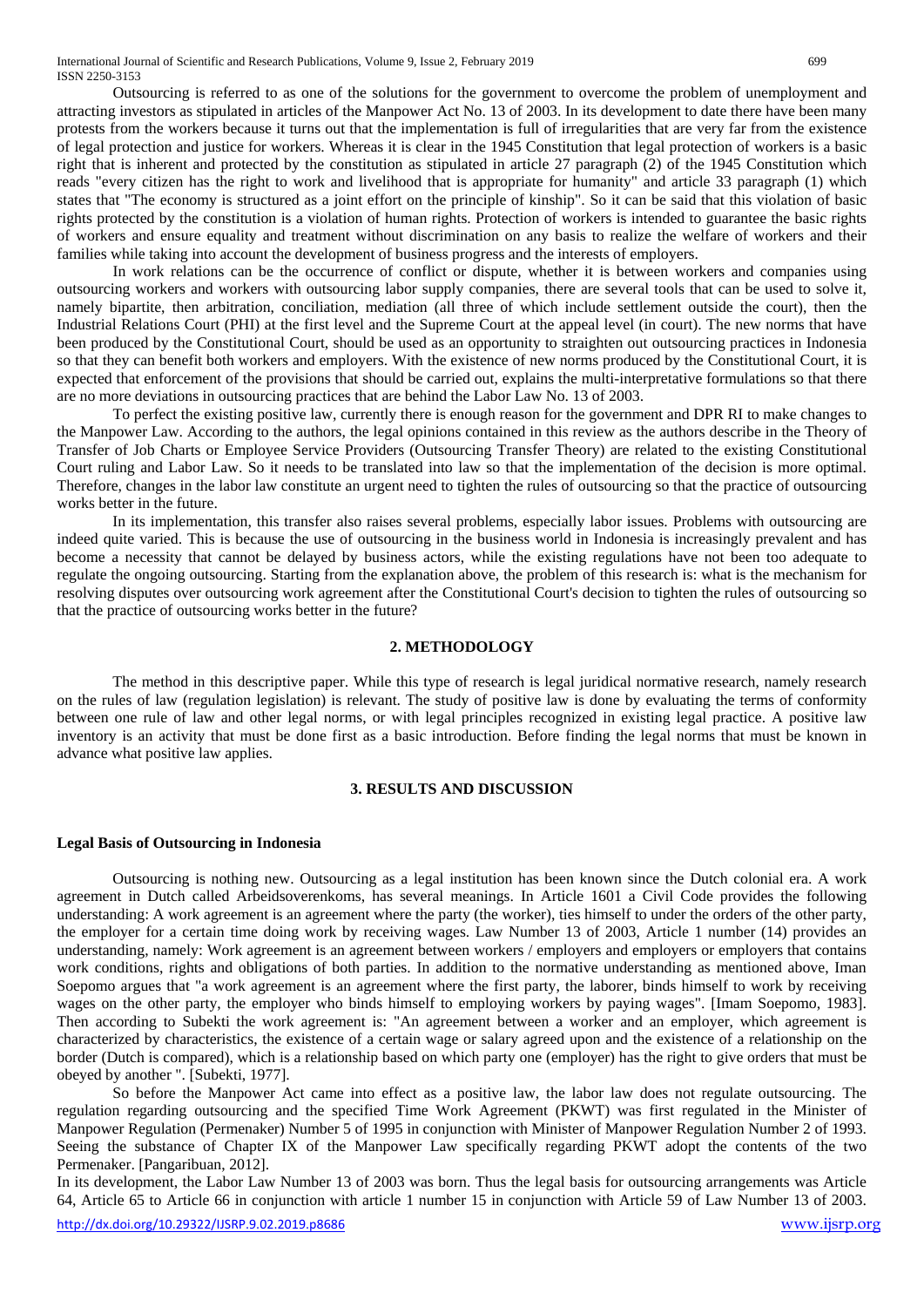The term outsourcing is referred to as partial submission execution of work to other companies. Provisions of Article 64 to Article 66 of Law Number 13 of 2003 are further elaborated in the Minister of Manpower Regulation Number KEP.100 / MEN / VI / 2004, concerning PKWT jo Minister of Manpower and Transmigration Number KEP.101 / MEN / VI / 2004 concerning Procedures for Licensing Worker Service Providers / Workers jo the Minister of Manpower and Transmigration Number KEP.220 / MEN / X / 2004 concerning Terms and Conditions for Submitting a Part of the Work to Other Companies. [Wijayanti, 2012].

From this description it can be concluded that this outsourcing has two kinds of legal basis, namely State Administration Law as regulated in the Manpower Law and the Organic Regulations as its implementation, including Kepmenakertrans No. KEP-101 / MEN / VI / 2004 and Kepmenakertrans No. KEP-220 / MEN / X / 2004 and the legal basis of the second outsourcing is Civil Law, especially the contract law in the KUH Perdata / BW.

In its journey, this provision has been submitted for a judicial review and has been decided by the Constitutional Court with Decision Number 27 / PUU-IX / 2011 which mandates the guarantee of continuity of work and the terms of protection for workers / laborers who work in contracting companies as well as provider companies workers' services. Based on the Decision of the Constitutional Court, the Government refined the Decree of the Minister of Manpower and Transmigration Number KEP.101 / MEN / VI / 2004 concerning Procedures for Licensing of Workers / Labor Service Providers and Decrees of the Minister of Manpower and Transmigration Number KEP.220 / MEN / X / 2004 concerning the Requirements for Submission of Partial Implementation of Work to Other Companies became the Minister of Manpower and Transmigration Regulation Number 19 of 2012 concerning Terms of Partially Submitting the Work Implementation to Other Companies. In order to optimize the implementation of partial submission of work to other companies as stipulated in the Minister of Manpower and Transmigration Regulation Number 19 of 2012, the Guidelines for Implementation of the Minister of Manpower and Transmigration Regulation Number 19 of 2012 concerning the Terms of Partial Delivery of Work to Companies Other [Circular of the Minister of Manpower and Transmigration of the Republic of Indonesia Number SE.04 / Men / VIII / 2013].

This legal basis indeed reinforces that the outsourcing work system in Indonesia has existed in the history of labor in Indonesia and is currently stipulated in the Laws and Regulations. However, the problem is that the implementation of outsourcing within a few years after the issuance of Law Number 13 of 2003 concerning Labor has still experienced various weaknesses mainly due to the lack of regulations issued by the Government as well as injustices in the implementation of working relations between employers and workers. However, currently the practice of outsourcing cannot be avoided by workers especially for entrepreneurs who feel the benefits of getting legality without regard to matters that are prohibited, namely Article 64, Article 55 up to Article 66 of Law Number 13 Year 2003 concerning Employment.

Deviation from the Implementation of an Outsourcing Work Agreement Outsourcing is known to have a strong legal basis in Indonesia. The outsourcing work system has also been stipulated in the current labor laws and regulations. Then is it true that the outsourcing system that has existed since hundreds of years ago in Indonesia is a wrong system? Is it true that the articles governing outsourcing have neglected rights and justice for workers so that they must be removed from existing laws and regulations?

The practice of outsourcing is related to three parties, namely employers (principals), managers or providers of labor (vendors) and workers themselves. The position of the three parties will be clearer by discussing the articles that regulate it, namely Article 64, Article 65 to Article 66 of Law Number 13 of 2003. Mentioned in Article 64, that "the company can surrender a portion of the work to other companies through a contract agreement workers or workers' services provided in writing ". There is no official explanation regarding the formulation of Article 64. However, there are two forms of agreement to be able to carry out the partial surrender of the implementation of the work, namely the agreement on contracting workers and the agreement to provide workers / laborers services. From the provisions of Article 64 it can be interpreted that there are two types of outsourcing, namely "outsourcing the work that is based on the contract of work contracting and outsourcing of workers who are based on the existence of workers' service provision agreements. From this article it can be seen that there are deviations, namely the formulation contradicts the legal concept of work relations. Where there are 3 (three) elements that must be fulfilled in the employment relationship, namely the existence of work, the existence of orders and wages (article 1 number 15 of Act No. 13 of 2003). Because the order is given by the provider of employment to the worker, the one who enjoys the work is the employer, but the Law formulates a legal relationship that arises only between the service provider company and the worker. The instructor should be responsible for the employee, including all rights based on the Act. So the working relationship in outsourcing should be formulated between the employer and the worker, not between the company providing the services of workers and workers.

This is where the status of workers becomes blurred juridically, and the weakness of this Law in formulating legal relations in the outsourcing work system is used as a gap for employers to implement outsourcing systems that are full of irregularities regardless of the fate of the workers.

In terms of chartering workers as formulated in Article 65 of Act No. 13 of 2003 that the conditions for charting work based on this article are written, legally incorporated, based on an unspecified time work agreement (PKWTT) or a specified time employment agreement (PKWT), and other requirements, namely: carried out separately from the main activity, carried out by direct or indirect orders from the employer, is an overall supporting activity of the company and does not directly inhibit the production process. For a Specific Time Work Agreement (PKWT), the basis for the arrangement is Article 59 of Act No. 13 of 2003. PKWT can only be made for certain jobs which according to the type and nature of the work will be completed in a certain time, namely: work that is once completed or temporary in its nature, the estimated work is completed in a time that is not too long and for a maximum of 3 (three) years, seasonal work, or work related to new products, new activities, or additional products that are still in probation or exploration. [Law Number 13 of 2003]

The use of outsourcing labor in supporting activities or activities that are not directly related to the production process as mentioned in the explanation of Article 66 of Act Number 13 of 2003 that what is meant by supporting activities or activities that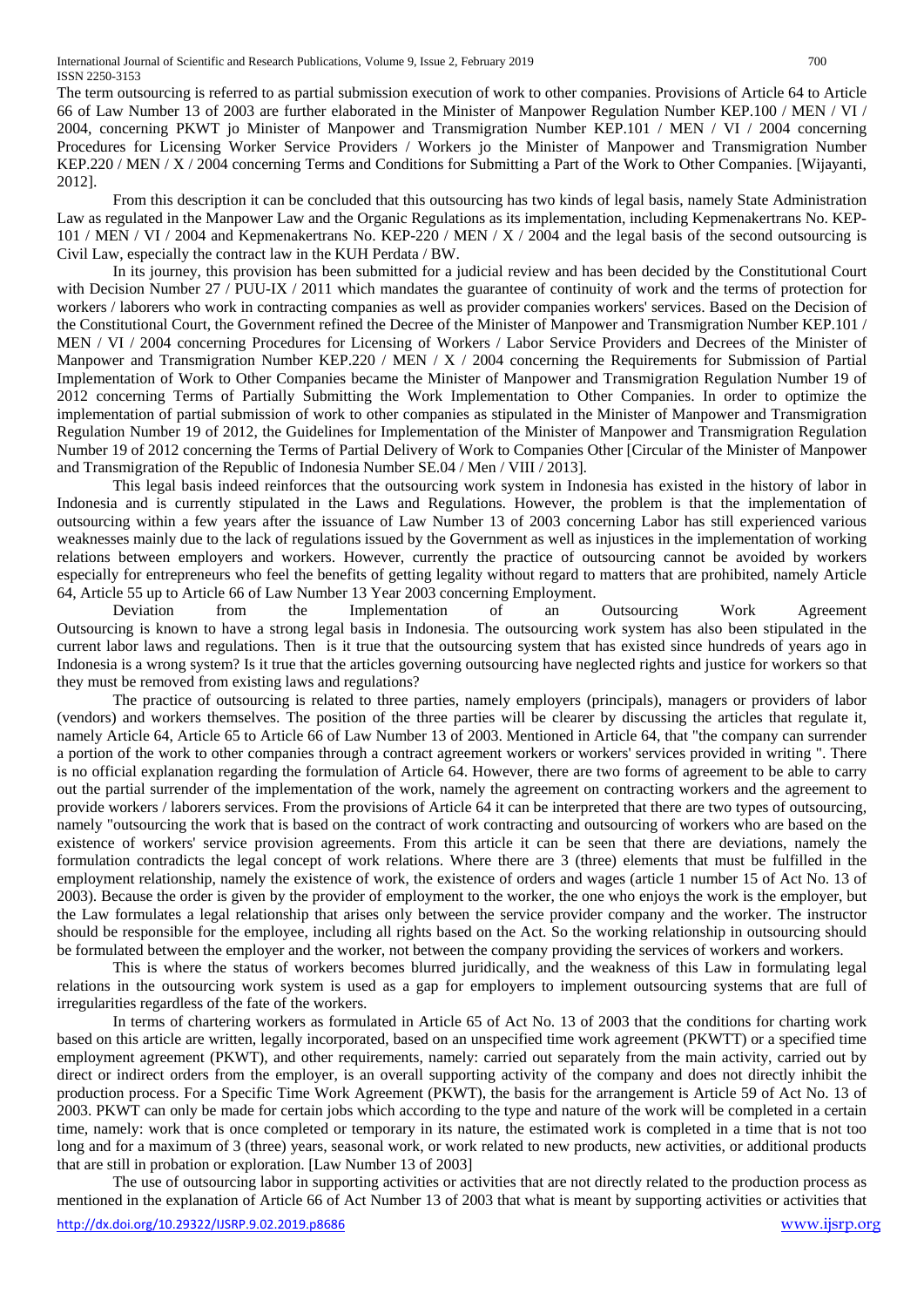International Journal of Scientific and Research Publications, Volume 9, Issue 2, February 2019 701 ISSN 2250-3153

are not directly related to the production process are related activities in outside the core business of a company. The activity is an activity that supports and facilitates the implementation of the main activities and is an additional activity which if not carried out by the employer company, the process of implementing the work will continue as it should. Supporting service activities as discussed include:

- 1. "Cleaning service business;
- 2. Efforts to provide food for workers / laborers (catering);
- 3. Business security forces (security / security unit);
- 4. Business support services in mining and oiling; and
- 5. Efforts to provide transportation for workers / laborers. "[Minister of Manpower and Transmigration Regulation Number 19 Year 2012]

From these provisions, it appears that the regulation regarding the conditions for employing contract workers is very limited (limititif). Even permanent jobs, also use contract workers. The form of work done is to involve the outsourcing company to employ several parts of the company's work. Based on the Operational collaboration, outsourcing companies recruit contract workers. In the midst of limited employment opportunities, these outsourcing workers have little choice but to accept the work conditions offered. [Libertus Jehani, 2008].

Having the formulation in the article, in its implementation many entrepreneurs do not carry out or do deviations from what has been stipulated in the article which outlines the rules for chartering work. Entrepreneurs, even today, buy a lot of core work or core business, some even give up all their work to other companies with an outsourcing system. The formulation of job vacancies is a source of conflict which always raises different interpretations which are based on interests between workers and employers.

In the case of legal objects of outsourcing, the submission of part of the work. Here part of this work or work can be called a legal object. Whereas workers cannot be called legal objects. workers are people who should be legal subjects. So according to this Article the object of law is work not people. However, in its implementation, the legal object in the agreement between the employer company (principal) and the labor provider company (vendor) is the person. People here have been traded and this has violated human rights. Back the loopholes and weaknesses of the Law are part of the deviation in the outsourcing work system and are best utilized by entrepreneurs to unilaterally benefit the company.

Another part of this Law is Article 66 stated about the conditions that must be met by providers of workers / labor services for supporting service activities or activities that are not directly related to the production process. Although in one of the verses already mentioned in terms of the provisions referred to in paragraph (1), paragraph (2) letters a, letter b, and letters d and paragraph (3) are not fulfilled, then by law the status of employment relations between workers / laborers and labor service provider companies turn to work relations between workers and employers. In fact it is very clear that the provision has determined that the company can only buy jobs that are merely supporting activities and if they violate these requirements, the existing employment relationship must be transferred. But the implementation that happened in reality is not the case.

Many employer companies do not fulfill the provisions of the articles governing outsourcing. Article 64 up to Article 66 of Act No. 13 of 2003 with all its weaknesses, always looks for loopholes by employer companies or service provider companies to benefit their own companies regardless of the fate of workers who are regarded as objects that need not be considered rights their rights.

Outsourcing is a problem for companies, especially for workers. Therefore there are pros and cons to the use of outsourcing, here are some of the descriptions in table 1.

| <b>PRO OUTSOURCING</b>                                                                                                                                                                                                                         | <b>CONS OUTSOURCING</b>                                                                                                                                                                                                                                                                                                                                                                                                                        |
|------------------------------------------------------------------------------------------------------------------------------------------------------------------------------------------------------------------------------------------------|------------------------------------------------------------------------------------------------------------------------------------------------------------------------------------------------------------------------------------------------------------------------------------------------------------------------------------------------------------------------------------------------------------------------------------------------|
| Business owners can focus on the core<br>business.<br>Cost reduction.<br>Investment costs turn into shopping<br>costs.<br>No more messing with or by turnover<br>of labor.<br>Part of the modernization of<br>the<br>business / company world. | - Uncertainty of employment status and<br>threat of layoffs for workers.<br>- Differences in Compensation and Benefit<br>treatment between internal employees and<br>outsourced employees.<br>- Career Path in outsourcing is often<br>unplanned and directed.<br>- Service user companies are very likely to<br>cut off cooperation with outsourcing<br>providers and lead to unclear employment<br>status.<br>- Human / worker exploitation. |

**Table - 1. Pro - Cons Of Using Outsourcing In The Company**

Outsourcing cannot be seen in the short term, using outsourcing companies will certainly spend more as an outsourcing management fee. Outsourcing must be seen in the long term, starting from employee career development, efficiency in the field of labor, organization, benefits and others. The company can focus on its main competencies in the business so that it can compete in the market, where the internal matters of the company that are supporting are transferred to other more professional parties.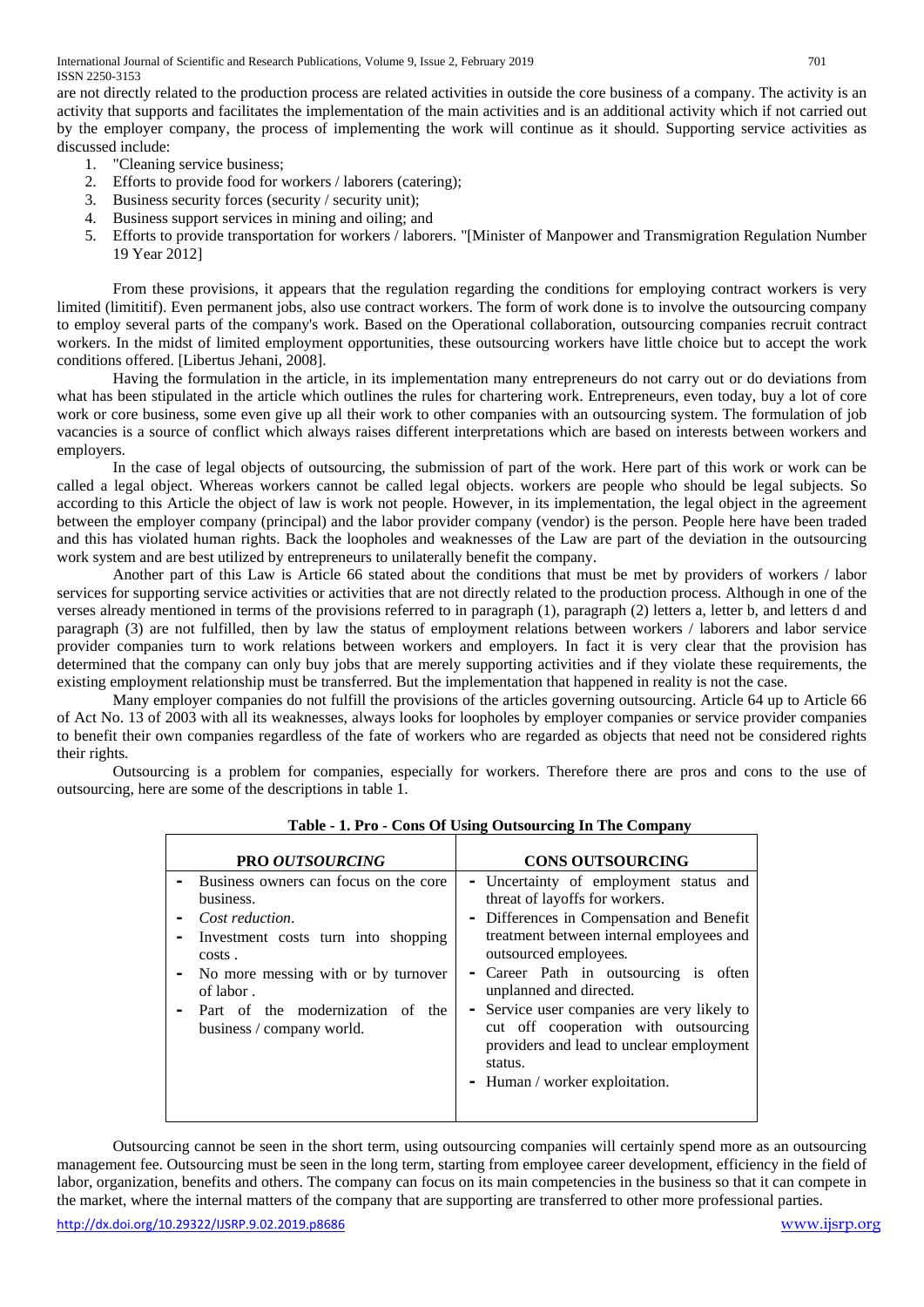Outsourcing is a work system that develops along with the increasing needs of employers for flexible working relationships in the labor market (LMF). The LMF system is intended to simplify and provide flexibility to entrepreneurs to accumulate the highest profits. With this system, entrepreneurs are free to develop their capital without having to be burdened with high production costs and social responsibility for the workforce, as campaigned by Bappenas [Bappenas, 2005], laborers are like merchandise in the market which must be flexible with respect to time, type of work and wages, easy to recruit and easy to lay off workers / workers. Even though it is not permitted by Law Number 13 of 2003 concerning Labor, in the actual practice the outsourcing agreement always uses a Specific Time Work Agreement (PKWT), even the company providing labor (vendor) often changes while the worker / laborer is permanently working and the object is still exists (same).

These deviations will continue to occur if the government does not act decisively to review the articles governing outsourcing that exist in the Manpower Act No. 13 of 2003. The government should immediately revise the weaknesses in the existing articles and close the gaps used by certain parties for their own benefit. The government should also act decisively to provide legal sanctions to employers or parties who are found to have committed irregularities in the implementation of this outsourcing system.

Dispute Settlement of Outsourcing Disputes Inside and outside the Path of the Industrial Relations Court (PHI)

Furthermore, in the work relationship, conflicts and disputes can occur, either between workers and the user companies (principle) of outsourced workers and workers with outsourcing labor vendors. As stated by Ronny Hanitijo Soemitro:

Conflict is a situation or situation in which two or more parties fight for their respective goals which cannot be united and where each party tries to convince the other party about the truth of their respective objectives. As social beings who interact with other humans, it is natural that in such interactions there are differences of understanding that result in conflicts between one another, is something common, what is important is how to minimize or find a solution to the conflict, so that conflicts are happens does not cause negative excesses. Likewise in the field of labor / employment, even though the parties involved have been bound by a work agreement but the conflict remains unavoidable. [Ronny Hanitijo Soemitro, 1984]

If the rights of outsourced workers are not provided by the employer there are several tools that can be used to solve them, namely bipartite, then arbitration, conciliation, mediation (all three of which include a settlement outside the court), then the Industrial Relations Court (PHI) at the first level Province and Supreme Court at the appeal level.

Disputes that can be resolved by conciliation are interest disputes, layoff disputes, and disputes between unions in only one company. While disputes that can be resolved by mediation are rights disputes, interest disputes, layoff disputes, disputes between trade unions / labor unions in one company. Furthermore, industrial relations dispute resolution through the courts as stipulated in the labor law there are only two court institutions that can resolve industrial relations disputes, namely the Industrial Relations Court at the first level and the Supreme Court (MA). PHI is an ad hock in the general court that will adjudicate disputes that have not reached an agreement.

The Industrial Relations Court (PHI) has the duty and authority to examine and decide:

- a. At the first level regarding rights disputes;
- b. At the first level regarding layoff disputes;
- c. At the first and last level regarding interest disputes;

d. At the first and last level regarding disputes between trade unions in one company. [Law Number 2 Year 2004, Article 56].

## **Industrial Relations Dispute Resolution Mechanism**

In general, the procedural law that applies to the Industrial Relations Court is the Civil Procedure Law which applies to courts in the General Justice environment, except those specifically regulated in Law Number 2 of 2004 concerning PPHI. This is explicitly stated in Article 57 of Law Number 2 Year 2004, thus this provision regulates the provisions and procedures of proceedings which are special provisions (lex specialis) and general procedural law provisions that apply so that general civil procedural law only applies if not regulated in the specific law.

One thing that becomes a special character in the procedural law of the Industrial Relations Court is the explicit determination of the period of settlement of cases in a relatively short period of time. For the case of Industrial Relations Disputes at the first level, Law Number 2 Year 2004 has limited the period of awarding a decision no later than 50 (fifty) working days from the first session (Article 103). The limitation of the deadline is also stated in other articles in Law No. 2 of 2004 including: Article 88 paragraph (1) which states: "The Chairperson of the Court at the latest 7 (seven) working days after receiving the claim must have determined The Panel of Judges consisting of I (one) Judge as Chairperson of the Assembly and 2 (two) Ad-Hoc Rights Persons as Assembly Members who examine and decide disputes ", Article 89 paragraph (1) Within 7 (seven) days at the latest work since the determination of the Panel of Judges, the Chair of the Judge must have conducted the first hearing.

#### **Dispute Settlement of Outsourcing Disputes After Decision of the Constitutional Court**

## **A. Outsourcing and Certain Time Work Agreements**

Lately outsourcing has become one of the most popular phrases or vocabulary in conversation. Actually, the practice of outsourcing has taken place before the government enacted Law Number 13 of 2003 concerning Manpower (Labor Law). The practice of outsourcing is very easy for us to find, especially in the oil and gas mining sector.

The fact that many deviations occur in the outsourcing work system makes workers not stop to continue to fight for the elimination of outsourcing from the labor law. Starting from conducting demonstrations from various trade unions and labor alliances to submitting a review to the Constitutional Court about the articles governing outsourcing. Workers hope that these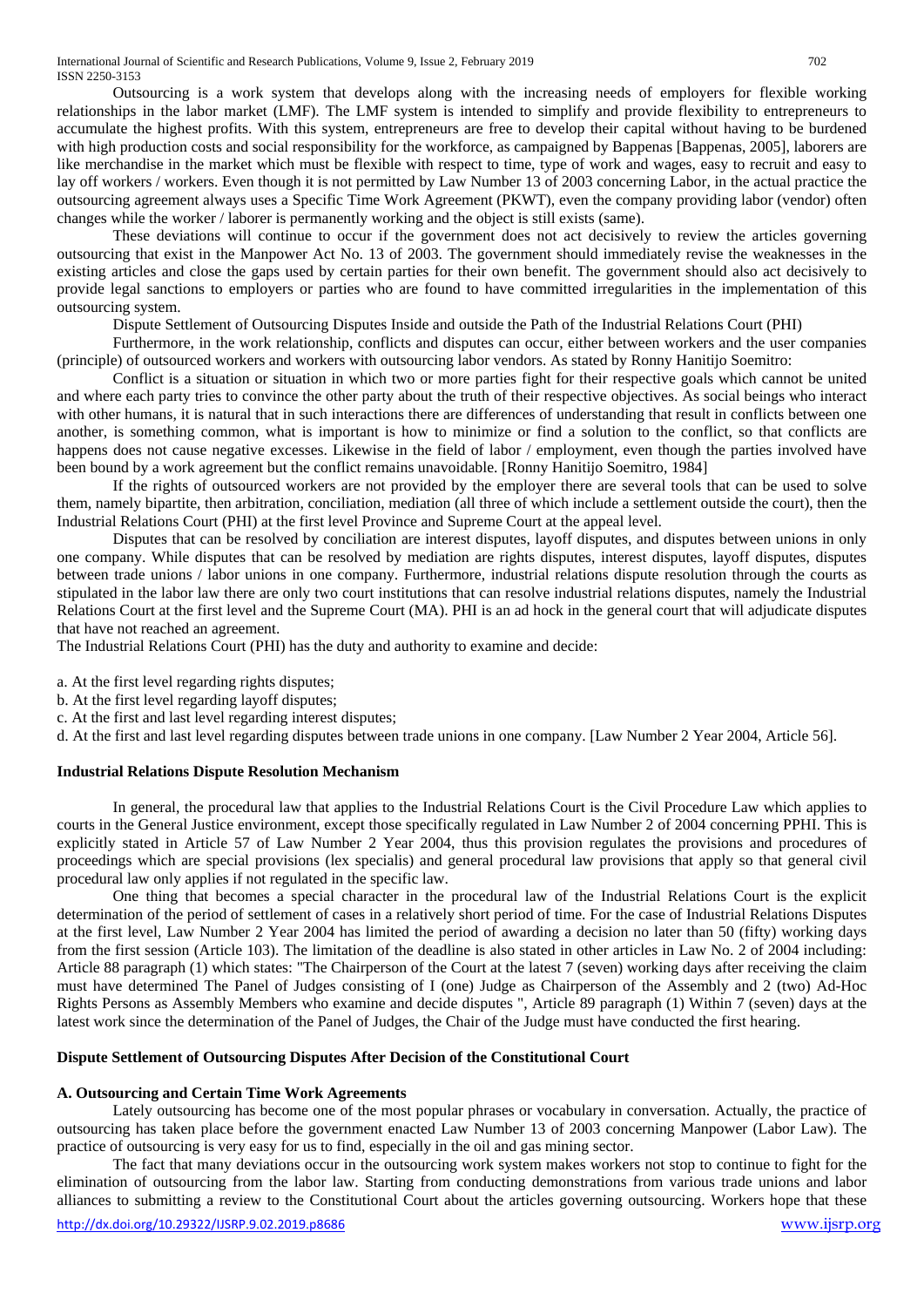International Journal of Scientific and Research Publications, Volume 9, Issue 2, February 2019 703 ISSN 2250-3153

articles will be abolished or reviewed so that they are able to adopt the interests of workers, namely obtaining justice, guaranteeing employment when vendors are replaced, wage protection, welfare guarantees and the rights that workers must obtain.

Before the Manpower Act came into force as a positive law, Law No. 13 of 2003 concerning Labor did not regulate the outsourcing system. The regulation on outsourcing and the Specific Time Work Agreement (PKWT) was first regulated in the Minister of Manpower Regulation (Permenaker) Number 5 of 1995 and the Minister of Manpower Regulation Number 2 of 1993. Seeing the substance of Chapter IX of the Manpower Law specifically regarding PKWT, legislators adopt the contents of the two Permenaker mentioned above.

In its development shortly after the labor law was implemented, it still did not provide assurance of work, as many as 37 unions / labor unions submitted opposition to the legalization of this outsourcing and PKWT system. The method is to submit a judicial review to the Constitutional Court (MK) as registered with the application Number 12 / PUU-I / 2003.

There are several articles that have been tested, including Article 59, Article 64, Article 65 and Article 66 of the Manpower Law which regulate outsourcing. At that time, the Constitutional Court rejected the application for the three provisions. One of the considerations in the decision No. 12 / PUU-I / 2003 said that "the outsourcing system is not a modern slavery in the production process".

Workers' efforts against the outsourcing system and contract work (PKWT) seemed to never stop. The proof is that the demand to abolish the outsourcing system and contract workers (PKWT) re-entered the Constitutional Court building. In the application register Number 27 / PUU-IX / 2011 noted Didik Supriadi representing the Alliance of Indonesian Electric Meter Meter Readers (AP2MLI) submitted a judicial review of Article 59, Article 64, Article 65 and Article 66 of the Manpower Act No. 13 of 2003.

The constitution escort granted Didik Supriadi's request in part and rejected the application for Article 59 and Article 64 of the Manpower Act. The Constitutional Court explicitly stated that the two provisions did not conflict with the 1945 Constitution.

Trade unions welcomed the decision of the Constitutional Court with various arguments that were not in line. Some are happy and some are sneering. Groups that are happy assume that the Constitutional Court has declared outsourcing and PKWT as illegal practices. Another assumption concluded, the Court had abolished the outsourcing system and PKWT. The pouting said, the Constitutional Court's decision legalized and constituted the outsourcing system and PKWT [Pangaribuan, 2012]

The response of the workers / laborers to the Court's decision is certainly different from the government. That's a consequence of political psychology. However, the substance of the law granted by the Constitutional Court was the work of the government's struggle in the Republic of Indonesia's Parliament. The Court's consideration said that Article 65 paragraph (7) and Article 66 paragraph (2) letter (b) of the Manpower Law "unconstitutional conditional" (conditionally unconstitutional) proved that the contents of the Manpower Act were increasingly contradictory to the 1945 Constitution. as such, it is sufficient as an argument accusing the Indonesian House of Representatives and the government of ignoring the constitution when drafting law material.

The decision of the Constitutional Court No. 27 / PUU-IX / 2011 also gives more shocking effects when compared to other Constitutional Court decisions in the field of Labor. Some say, the legal basis for outsourcing is not valid after the decision of the Constitutional Court. In fact, PKWT which was signed before the Constitutional Court's decision by some was considered to have contradicted the decision of the Constitutional Court.

To answer this, the Director General of Industrial Relations Development and Workers' Social Security Ministry of Manpower and Transmigration issued Circular Letter (SE) No. B.31 / PHIJSK  $/1/2012$  dated January 20, 2012. Which regulates more precisely the mechanism that has been running so far, so that the rights of outsourced workers are truly guaranteed. The final point of the SE outlines the attitude of the Ministry of Manpower related to the effectiveness of the timing of the ruling of the Constitutional Court. Namely, the PKWT that had existed before the Constitutional Court ruling remained valid until the end of the agreed time.

To harmonize the understanding of the existence and opportunities of outsourcing practices and PKWT, we need to carefully examine the decision and consideration of the decision of the Constitutional Court in question. In legal considerations, the Constitutional Court affirms that outsourcing is a reasonable business policy of a company in the context of business efficiency. But workers who carry out work in outsourcing companies must not lose their rights protected by the constitution. In order for workers not to be exploited, the Constitutional Court offered two outsourcing implementation models.

The first model, by requiring that work agreements between workers and companies implementing outsourcing (vendors) not be in the form of a certain time work agreement (PKWT), but in the form of a written time-based work agreement (PKWTT). Therefore, the working relationship between workers and outsourcing companies is considered constitutional as long as it is carried out based on the written PKWTT. This model is not new because Article 65 paragraph (7) and Article 66 paragraph (2) letter (b) of the Manpower Act have arranged it optionally, that is, it can be PKWT or PKWTT. The second model, continued the Constitutional Court, applies the principle of transfer of protection for workers (TUPE) that works for companies that carry out outsourcing (vendor) work, workers must continue to obtain their rights.

The main part of the Constitutional Court ruling stated that "the term work agreement phrase in Article 65 paragraph (7) and Article 66 paragraph (2) letter (b) of Law Number 13 of 2003 concerning Manpower is contrary to the 1945 Constitution of the Republic of Indonesia and does not have binding legal force as long as the work agreement is not required to transfer the protection of rights for workers / laborers whose work object still exists, even though there is a change of company that carries out part of the contract work from another company or worker / laborer service provider company. " and so on in the decision above applies as a condition if the employer uses the PKWT system.

The following are some notes related to the decision regarding the Court's decision and legal considerations above: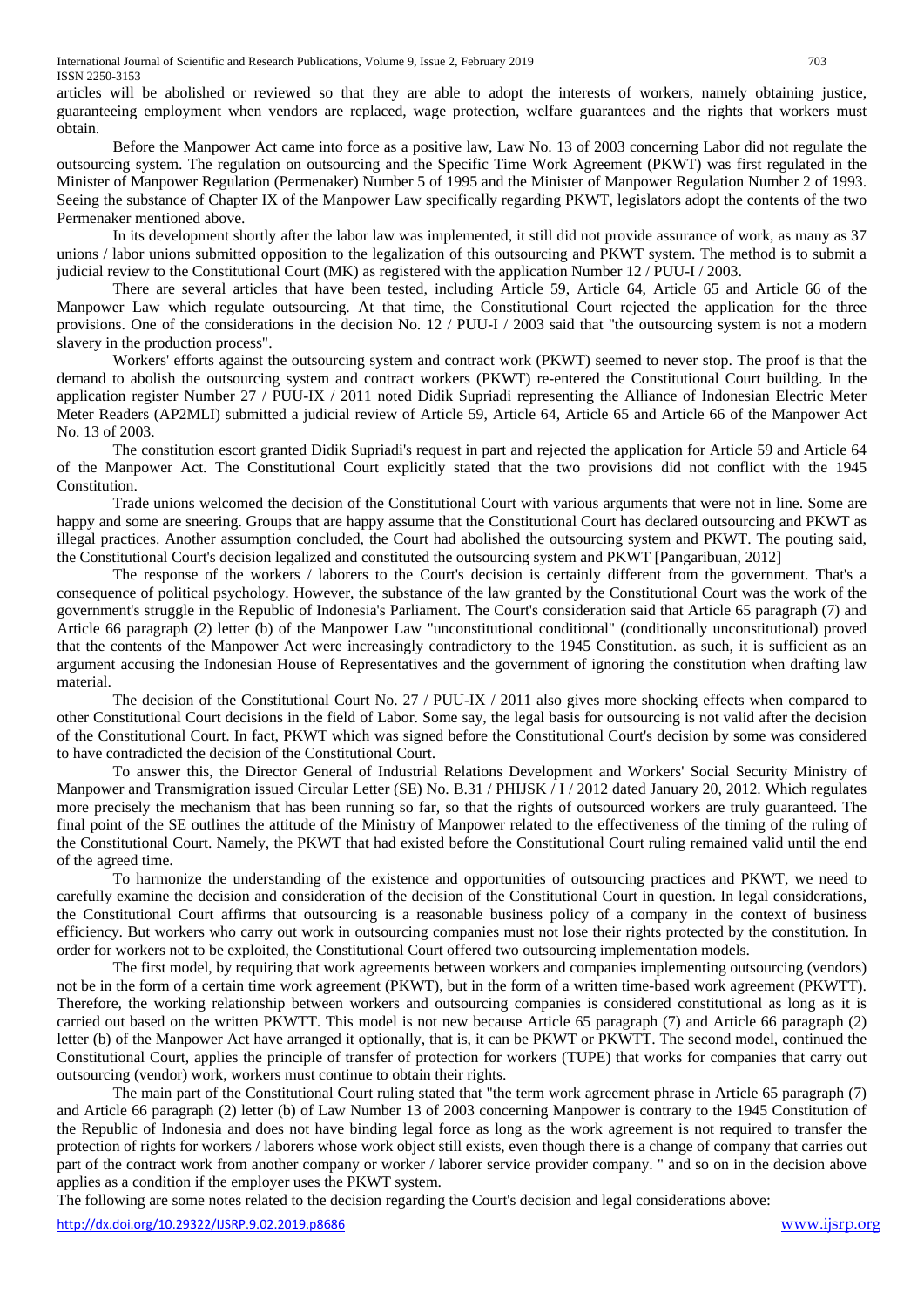International Journal of Scientific and Research Publications, Volume 9, Issue 2, February 2019 704 ISSN 2250-3153

- a) The Constitutional Court stated Article 59, Article 64, Article 65 except paragraph (7) and Article 66 except paragraph (2) letter (b) of Law No. 13 of 2003 concerning Manpower does not conflict with the 1945 Constitution. That is, provisions other than paragraph (7) in Article 65 and paragraph (2) letter (b) of Article 66 remain valid as positive law. Thus, employers can still submit or buy their work to other companies so that the outsourcing system can still be implemented. This is in accordance with the MK's consideration stating "... the partial surrender of work to other companies through an agreement to write work in writing or through a service provider company (outsourcing company) is a reasonable business policy of a company in the context of business efficiency. "
- b) The Constitutional Court does not state the outsourcing system as a prohibited system in business relations and employment relations between workers and employers. In that position, Article 64 of Law No. 13 of 2003 remains legal as a legal basis for companies to carry out outsourcing and Article 65 except paragraph (7) and Article 66 except paragraph (2) letter (b) as technical work relations in outsourcing companies.
- c) What is not binding in Article 65 paragraph (7) and Article 66 paragraph (2) letter (b) of Law No. 13 of 2003 is only about the phrase "certain time work agreement" as long as it does not regulate the guarantee of transfer of rights to the next tender winner company. The Constitutional Court does not mention what is meant by the transfer of protection of workers' rights but it can be understood to include 4 (four) things, namely: (a) guarantee of continuity of work when the contract is over / provision of labor; (b) the guarantee of receiving wages is not lower than that of the previous service provider / chartering company; (c) guarantee of the fulfillment of the rights of workers / laborers in accordance with the laws and regulations that have been agreed upon; and (d) guarantee of the calculation of the working period if there is a change in the worker / laborer service provider company for wage adjustments calculated from the accumulated work period that has passed.
- d) Employers can implement an outsourcing system with PKWT status as long as the PKWT work agreement contains a clause that guarantees the protection of workers' rights that the work relationship of the workers / laborers concerned will continue to the next company, in the event the work object remains (the same). If the object of the work persists while the terms of the transfer of rights protection are not regulated in the PKWT work agreement, then the work relationship of the worker / laborer must be in the form of PKWTT. Technically, the PKWT requirements can be arranged in the closing part of the agreement. Basically, the clause functions as a measuring tool to assess the form of work relations, whether in the form of PKWT or PKWTT;
- e) Amar the decision of the Constitutional Court does not explicitly state that the labor / labor agreement in the outsourcing company must be with an unspecified time employment agreement (PKWTT). In its legal considerations, the Constitutional Court offered PKWTT as one of the outsourcing models. In accordance with the description above, the Constitutional Court does not require companies to implement PKWTT. The status of PKWTT in the company only occurs if: (a) PKWT does not require the transfer of protection of workers '/ laborers' rights whose work object remains (the same); or (b) the company has implemented PKWTT from the start.

## **IV. CONCLUSION**

- 1. The outsourcing work system has existed since hundreds of years ago in Indonesia. Outsourcing actually makes it possible to benefit both the employer and the workers. It's just that in practice, the regulation of the Manpower Act regarding outsourcing work systems often creates multiple interpretations which are finally utilized by certain parties or deliberately interpreted incorrectly to look for gaps from the weaknesses of the articles that govern them. As if every job can be outsourced, even if the core work. In addition, protection for workers is minimal because workers are tied up with PKWT, so when the contract expires, there is also a work relationship with the company and the company that has no obligation to compensate the severance pay for workers who get Termination of Employment (PHK). These things must be recognized as elementary weaknesses of the concept of outsourcing norms regulated in the Manpower Act.
- 2. Differences in interests between employers and workers should be immediately resolved by the Government by adopting all workers 'demands, protecting workers' rights so that they do not only benefit one party. In economic theory, it is stated that capital and labor together are economic tools in which both have a significant influence and are a major factor in the economy of a country, therefore as far as possible both must be regulated by the State so that both synergies can be managed properly.
- 3. The many deviations in outsourcing practices from positive legal concepts and their original legal theories seem to be more in favor of the interests of employers and always disadvantage workers / laborers, giving rise to the pros and cons of removing this outsourcing system. In work relations can be the occurrence of conflict or dispute, whether it is between workers and companies using outsourcing workers and workers with outsourcing labor supply companies, there are several tools that can be used to solve it, namely bipartite, then arbitration, conciliation, mediation (all three of which include settlement outside the court), then the Industrial Relations Court (PHI) at the first level and the Supreme Court at the appeal level (in court).